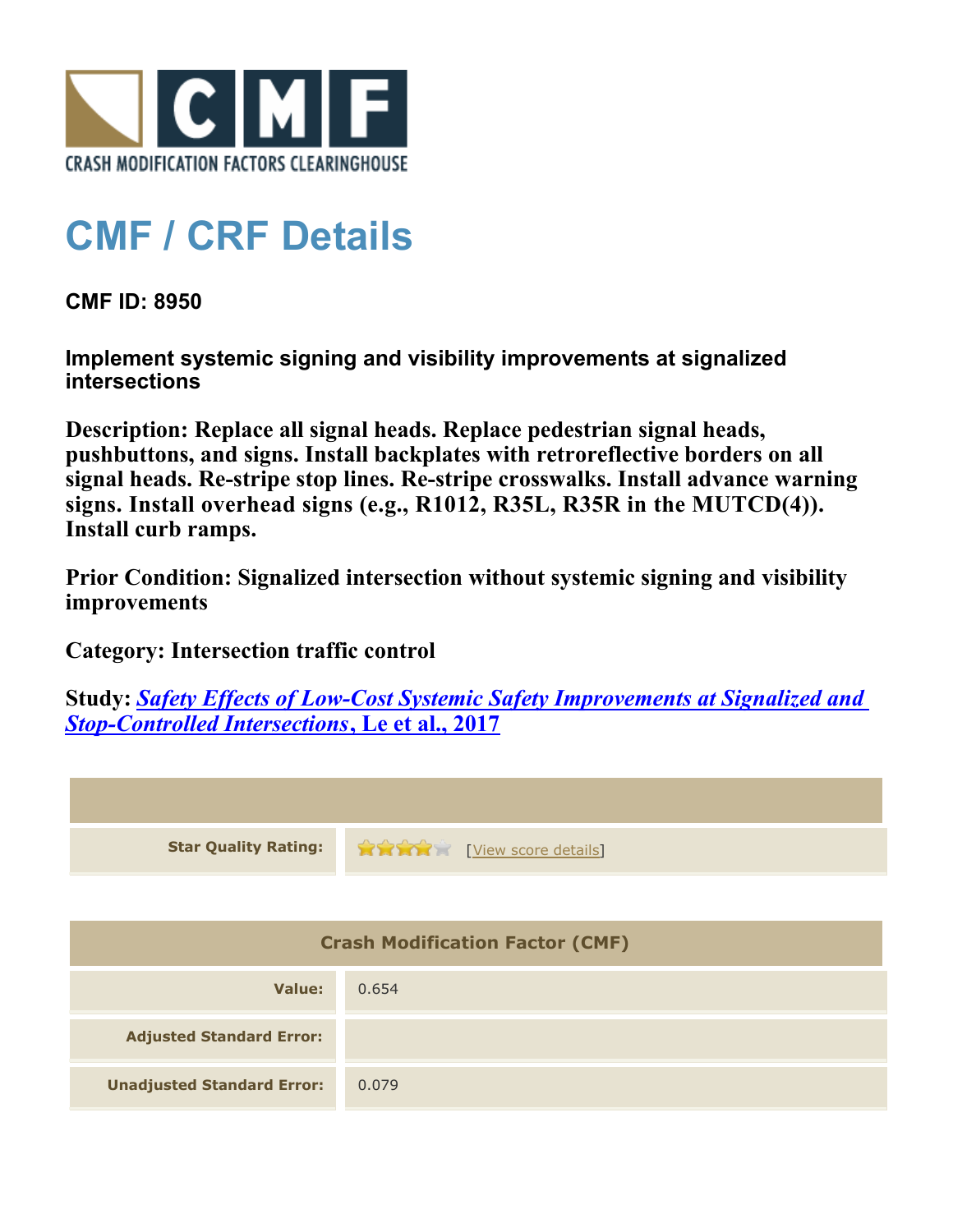| <b>Crash Reduction Factor (CRF)</b> |                                                          |  |
|-------------------------------------|----------------------------------------------------------|--|
| Value:                              | 34.6 (This value indicates a <b>decrease</b> in crashes) |  |
| <b>Adjusted Standard Error:</b>     |                                                          |  |
| <b>Unadjusted Standard Error:</b>   | 7.9                                                      |  |

| <b>Applicability</b>                    |                                                   |
|-----------------------------------------|---------------------------------------------------|
| <b>Crash Type:</b>                      | Angle                                             |
| <b>Crash Severity:</b>                  | All                                               |
| <b>Roadway Types:</b>                   | All                                               |
| <b>Number of Lanes:</b>                 | $\overline{2}$                                    |
| <b>Road Division Type:</b>              |                                                   |
| <b>Speed Limit:</b>                     |                                                   |
| <b>Area Type:</b>                       | All                                               |
| <b>Traffic Volume:</b>                  |                                                   |
| <b>Time of Day:</b>                     | All                                               |
| If countermeasure is intersection-based |                                                   |
| <b>Intersection Type:</b>               |                                                   |
| <b>Intersection Geometry:</b>           | 3-leg, 4-leg                                      |
| <b>Traffic Control:</b>                 | Signalized                                        |
| <b>Major Road Traffic Volume:</b>       | 4272 to 41100 Annual Average Daily Traffic (AADT) |

**Minor Road Traffic Volume:** 111 to 20000 Annual Average Daily Traffic (AADT)

**Development Details**